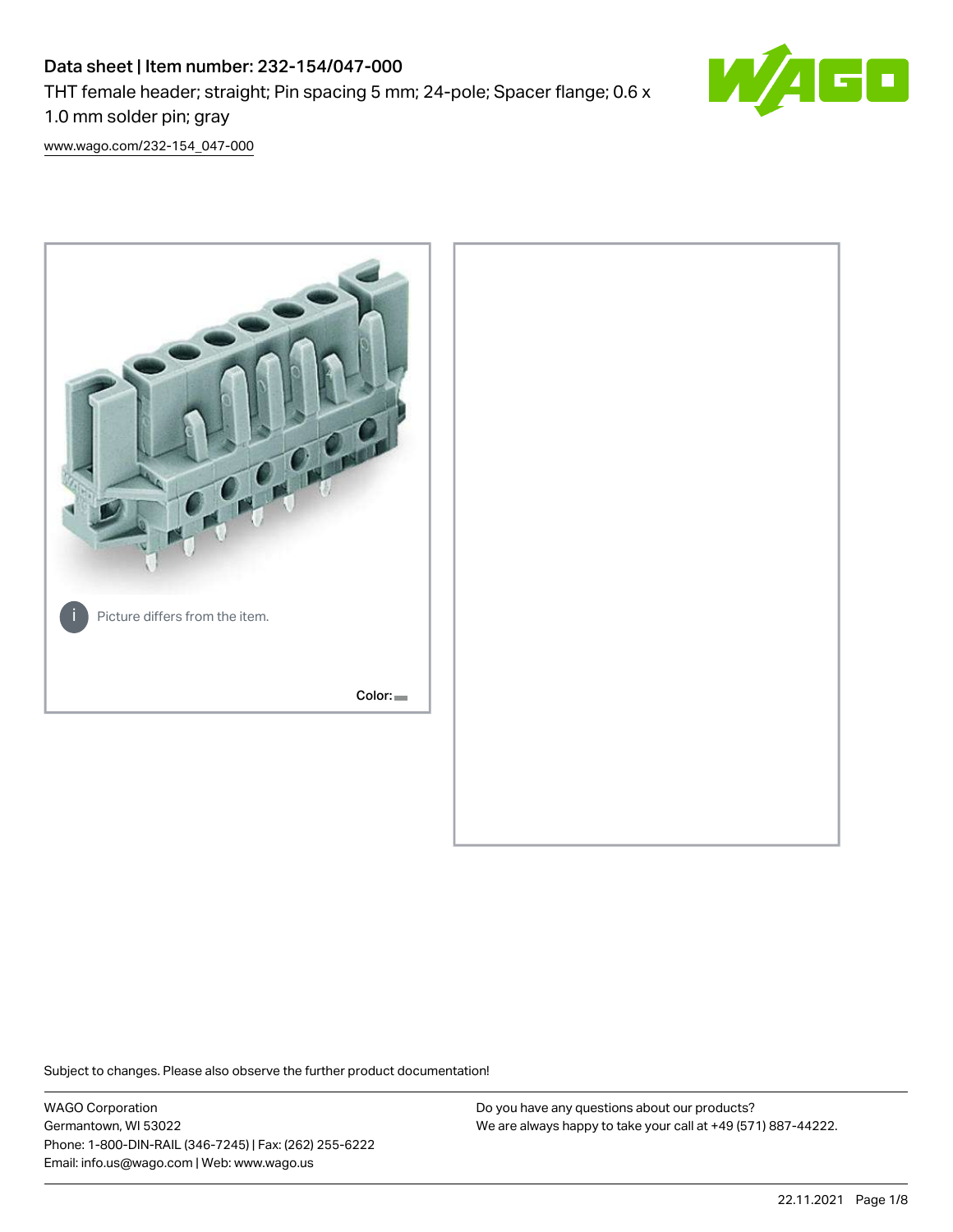



L = pole no. x pin spacing

 $L_1 = L + 3$  mm

 $L_2 = L + 8.8$  mm

 $L_3 = L + 14.8$  mm

2- to 3-pole female connectors – one latch only

## Item description

**Horizontal or vertical PCB mounting via straight or angled solder pins** 

Subject to changes. Please also observe the further product documentation! For board-to-board and board-to-wire connections

WAGO Corporation Germantown, WI 53022 Phone: 1-800-DIN-RAIL (346-7245) | Fax: (262) 255-6222 Email: info.us@wago.com | Web: www.wago.us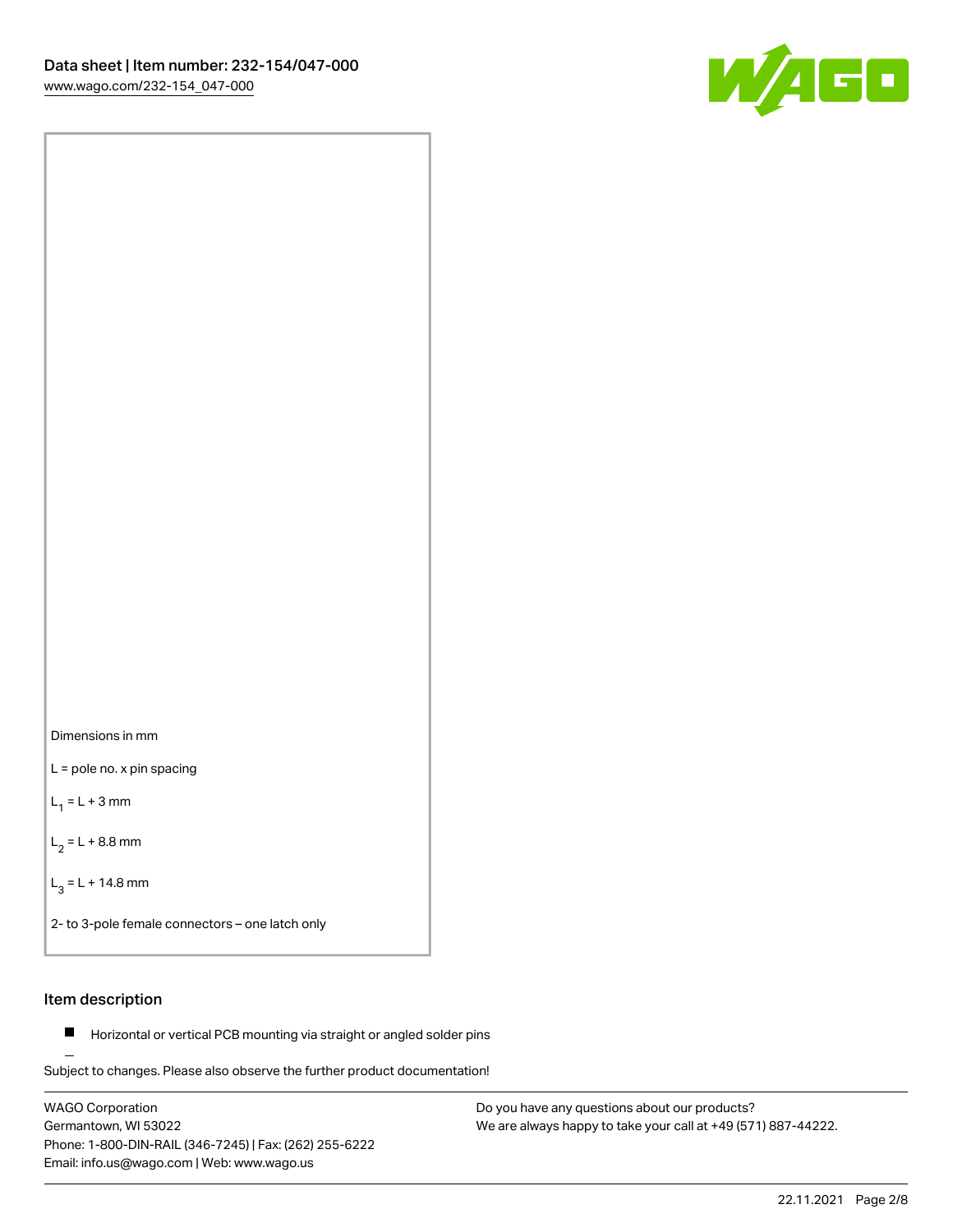

- For board-to-board and board-to-wire connections
- $\blacksquare$ Touch-proof PCB outputs
- $\blacksquare$ Easy-to-identify PCB inputs and outputs
- $\blacksquare$ With coding fingers

### Data **Notes**

| Safety information 1 | The <i>MCS – MULTI CONNECTION SYSTEM</i> includes connectors<br>without breaking capacity in accordance with DIN EN 61984. When<br>used as intended, these connectors must not be connected<br>/disconnected when live or under load. The circuit design should<br>ensure header pins, which can be touched, are not live when<br>unmated. |
|----------------------|--------------------------------------------------------------------------------------------------------------------------------------------------------------------------------------------------------------------------------------------------------------------------------------------------------------------------------------------|
| Variants:            | Other pole numbers<br>3.8 mm pin projection for male headers with straight solder pins<br>Gold-plated or partially gold-plated contact surfaces<br>Other versions (or variants) can be requested from WAGO Sales or<br>configured at https://configurator.wago.com/                                                                        |

## Electrical data

#### IEC Approvals

| Ratings per                 | IEC/EN 60664-1                                                        |
|-----------------------------|-----------------------------------------------------------------------|
| Rated voltage (III / 3)     | 320 V                                                                 |
| Rated surge voltage (III/3) | 4 <sub>k</sub> V                                                      |
| Rated voltage (III/2)       | 320 V                                                                 |
| Rated surge voltage (III/2) | 4 <sub>k</sub> V                                                      |
| Nominal voltage (II/2)      | 630 V                                                                 |
| Rated surge voltage (II/2)  | 4 <sub>kV</sub>                                                       |
| Rated current               | 12A                                                                   |
| Legend (ratings)            | $(III / 2)$ $\triangle$ Overvoltage category III / Pollution degree 2 |

#### UL Approvals

| Approvals per                  | UL 1059 |
|--------------------------------|---------|
| Rated voltage UL (Use Group B) | 300 V   |
| Rated current UL (Use Group B) | 15 A    |
| Rated voltage UL (Use Group D) | 300 V   |
| Rated current UL (Use Group D) | 10 A    |

Subject to changes. Please also observe the further product documentation!

| <b>WAGO Corporation</b>                                | Do you have any questions about our products?                 |
|--------------------------------------------------------|---------------------------------------------------------------|
| Germantown, WI 53022                                   | We are always happy to take your call at +49 (571) 887-44222. |
| Phone: 1-800-DIN-RAIL (346-7245)   Fax: (262) 255-6222 |                                                               |
| Email: info.us@wago.com   Web: www.wago.us             |                                                               |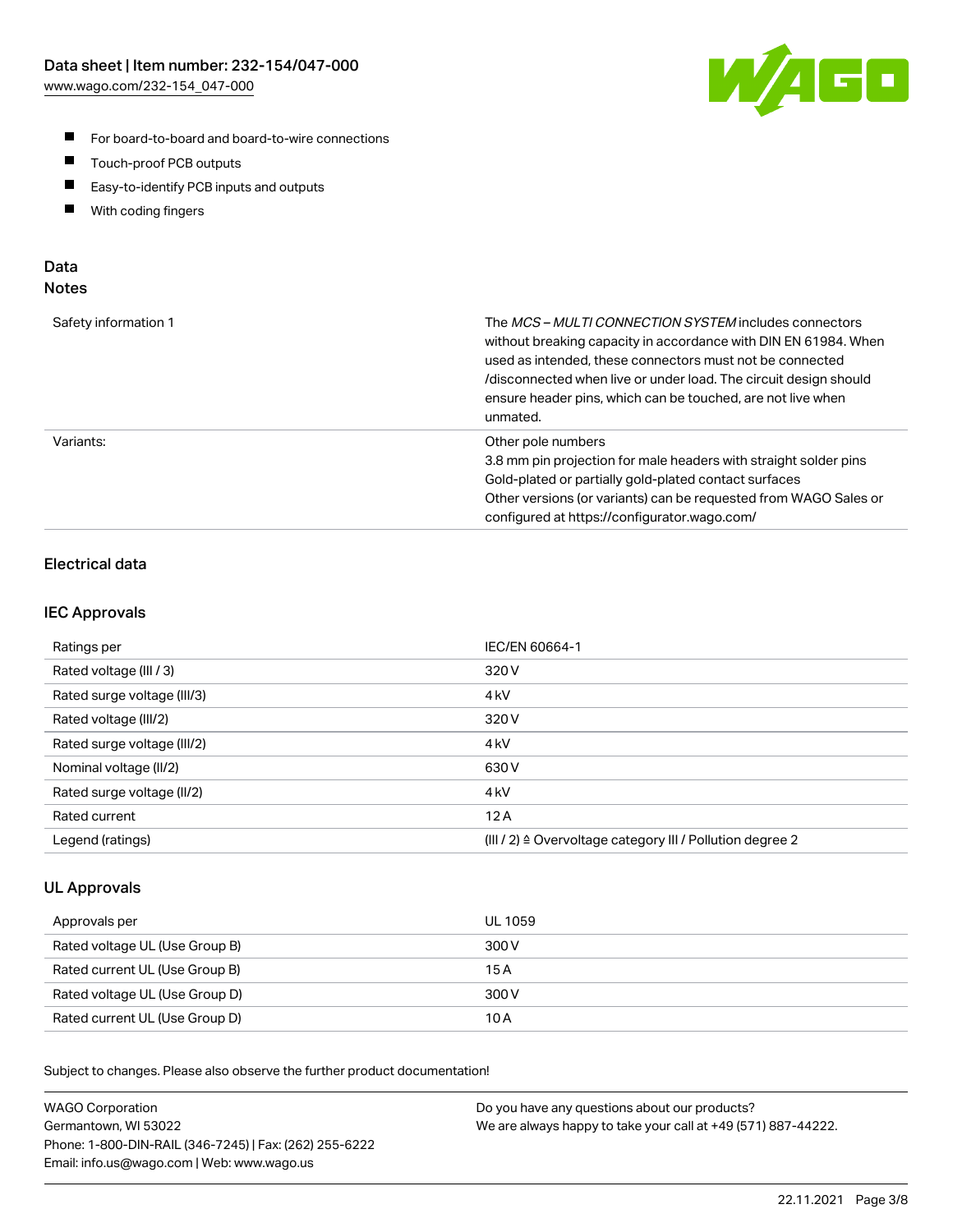

## Ratings per UL

| Rated voltage UL 1977                | COO V<br>ור |
|--------------------------------------|-------------|
| <b>Rated</b><br>UL 1977<br>curront l | _____       |

## CSA Approvals

| Approvals per                   | CSA   |
|---------------------------------|-------|
| Rated voltage CSA (Use Group B) | 300 V |
| Rated current CSA (Use Group B) | 15 A  |
| Rated voltage CSA (Use Group D) | 300 V |
| Rated current CSA (Use Group D) | 10 A  |

#### Connection data

| Total number of potentials |  |
|----------------------------|--|
| Number of connection types |  |
| Number of levels           |  |

#### Connection 1

| Number of poles |  |
|-----------------|--|
|                 |  |

# Physical data

| Pin spacing                          | 5 mm / 0.197 inch          |
|--------------------------------------|----------------------------|
| Width                                | 134.8 mm / 5.307 inch      |
| Height                               | 23.25 mm / 0.915 inch      |
| Height from the surface              | 18.25 mm / 0.719 inch      |
| Depth                                | 11.6 mm / 0.457 inch       |
| Solder pin length                    | $5 \,\mathrm{mm}$          |
| Solder pin dimensions                | $0.6 \times 1$ mm          |
| Drilled hole diameter with tolerance | $1.3$ <sup>(+0.1)</sup> mm |

# Mechanical data

| Mounting type | Mounting flange             |
|---------------|-----------------------------|
| Mounting type | Flush feed-through mounting |
|               | Panel mounting              |

Subject to changes. Please also observe the further product documentation!

| <b>WAGO Corporation</b>                                | Do you have any questions about our products?                 |
|--------------------------------------------------------|---------------------------------------------------------------|
| Germantown, WI 53022                                   | We are always happy to take your call at +49 (571) 887-44222. |
| Phone: 1-800-DIN-RAIL (346-7245)   Fax: (262) 255-6222 |                                                               |
| Email: info.us@wago.com   Web: www.wago.us             |                                                               |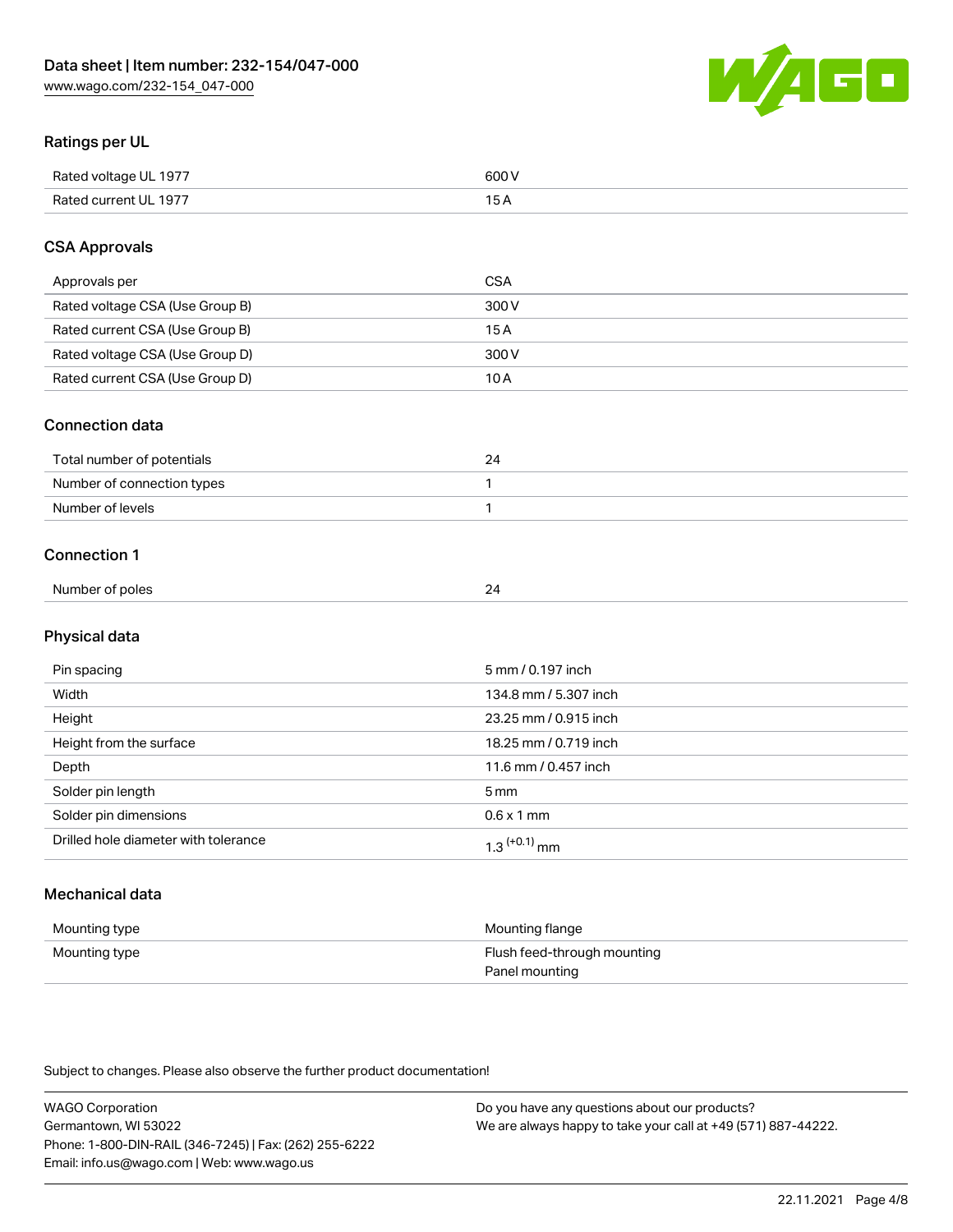

## Plug-in connection

| Contact type (pluggable connector) | Female header |
|------------------------------------|---------------|
| Connector (connection type)        | for PCB       |
| Mismating protection               | No            |
| Mating direction to the PCB        | 90°           |

# PCB contact

| PCB Contact                         | THT                                        |
|-------------------------------------|--------------------------------------------|
| Solder pin arrangement              | over the entire female connector (in-line) |
| Number of solder pins per potential |                                            |

#### Material data

| Color                       | gray             |
|-----------------------------|------------------|
| Material group              |                  |
| Insulation material         | Polyamide (PA66) |
| Flammability class per UL94 | V <sub>0</sub>   |
| Contact material            | Copper alloy     |
| Contact plating             | tin-plated       |
| Fire load                   | 0.414 MJ         |
| Weight                      | 23.1 g           |

#### Environmental requirements

| Limit temperature range | $-60+85 °C$ |
|-------------------------|-------------|
|-------------------------|-------------|

#### Commercial data

| PU (SPU)              | 10 Stück      |
|-----------------------|---------------|
| Packaging type        | box           |
| Country of origin     | DE            |
| <b>GTIN</b>           | 4050821637806 |
| Customs tariff number | 85366990990   |

## Approvals / Certificates

#### Country specific Approvals

|      |          |                          | ∩ertificate |
|------|----------|--------------------------|-------------|
| Logo | Approval | Additional Approval Text | name        |
|      |          |                          |             |

Subject to changes. Please also observe the further product documentation!

| <b>WAGO Corporation</b>                                | Do you have any questions about our products?                 |
|--------------------------------------------------------|---------------------------------------------------------------|
| Germantown, WI 53022                                   | We are always happy to take your call at +49 (571) 887-44222. |
| Phone: 1-800-DIN-RAIL (346-7245)   Fax: (262) 255-6222 |                                                               |
| Email: info.us@wago.com   Web: www.wago.us             |                                                               |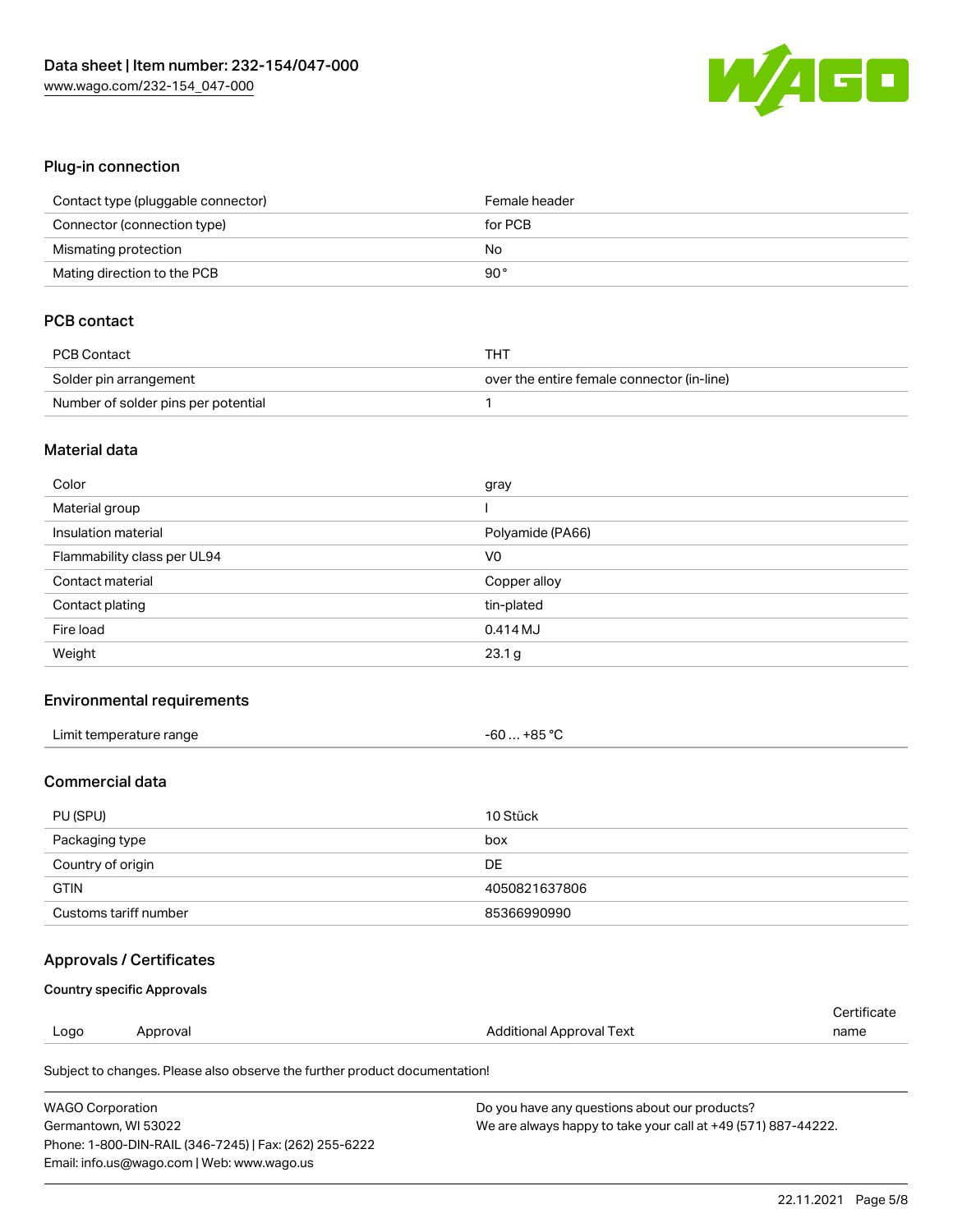



**CSA** DEKRA Certification B.V.

C22.2 1466354

#### Ship Approvals

| Logo                | Approval                                    | <b>Additional Approval Text</b> | Certificate<br>name                 |
|---------------------|---------------------------------------------|---------------------------------|-------------------------------------|
| ABS                 | <b>ABS</b><br>American Bureau of Shipping   | -                               | $19 -$<br>HG15869876-<br><b>PDA</b> |
| <b>BUNEAU</b>       | BV<br>Bureau Veritas S.A.                   | IEC 60998                       | 11915/D0 BV                         |
| <b>UL-Approvals</b> |                                             |                                 |                                     |
| Logo                | Approval                                    | <b>Additional Approval Text</b> | Certificate<br>name                 |
|                     | <b>UL</b><br>Underwriters Laboratories Inc. | <b>UL 1059</b>                  | E45172                              |
|                     | UR<br>Underwriters Laboratories Inc.        | <b>UL 1977</b>                  | E45171                              |

## **Counterpart**



#### Item no.231-624 Male connector; 24-pole; Pin spacing 5 mm; gray [www.wago.com/231-624](https://www.wago.com/231-624)

#### Optional accessories

Testing accessories

Testing accessories



# Item no.: 231-661

Test plugs for female connectors; for 5 mm and 5.08 mm pin spacing; 2,50 mm²; light gray [www.wago.com/231-661](http://www.wago.com/231-661)

.<br>Subject to changes. Please also observe the further product documentation!

WAGO Corporation Germantown, WI 53022 Phone: 1-800-DIN-RAIL (346-7245) | Fax: (262) 255-6222 Email: info.us@wago.com | Web: www.wago.us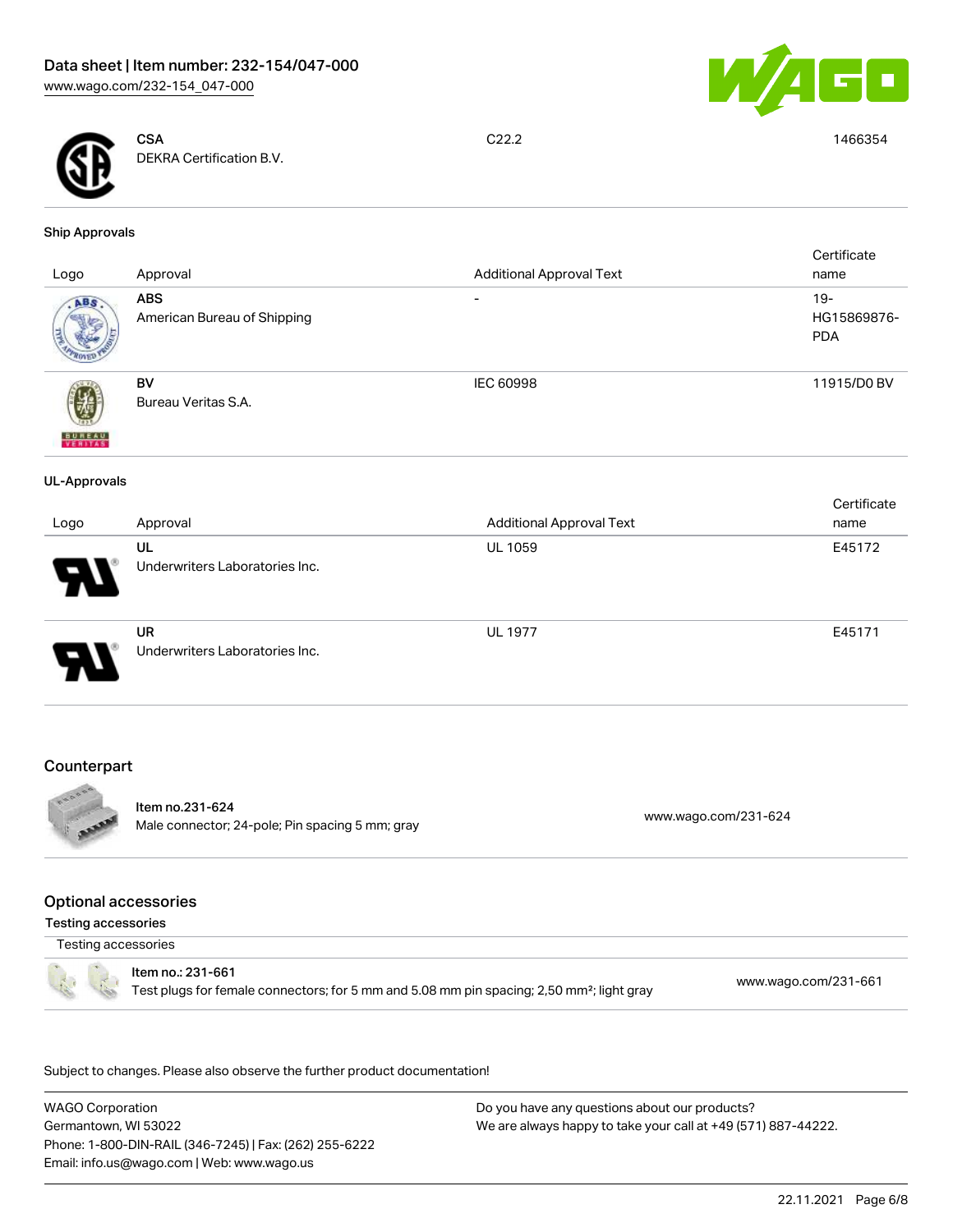## **Downloads** Documentation



| <b>Additional Information</b><br>Technical explanations                                                                                                                | 2019 Apr 3 | pdf    | Download |
|------------------------------------------------------------------------------------------------------------------------------------------------------------------------|------------|--------|----------|
|                                                                                                                                                                        |            | 2.0 MB |          |
|                                                                                                                                                                        |            |        |          |
| <b>CAD files</b>                                                                                                                                                       |            |        |          |
| CAD data                                                                                                                                                               |            |        |          |
| 2D/3D Models 232-154/047-000                                                                                                                                           |            | URL    | Download |
| <b>PCB Design</b>                                                                                                                                                      |            |        |          |
| Symbol and Footprint 232-154/047-000                                                                                                                                   |            | URL    | Download |
| CAx data for your PCB design, consisting of "schematic symbols and PCB footprints",<br>allow easy integration of the WAGO component into your development environment. |            |        |          |
| Supported formats:                                                                                                                                                     |            |        |          |
| ш<br>Accel EDA 14 & 15                                                                                                                                                 |            |        |          |
| щ<br>Altium 6 to current version                                                                                                                                       |            |        |          |
| Cadence Allegro                                                                                                                                                        |            |        |          |
| ш<br>DesignSpark                                                                                                                                                       |            |        |          |
| ш<br>Eagle Libraries                                                                                                                                                   |            |        |          |
| П<br>KiCad                                                                                                                                                             |            |        |          |
| ш<br>Mentor Graphics BoardStation                                                                                                                                      |            |        |          |
| ш<br>Mentor Graphics Design Architect                                                                                                                                  |            |        |          |
| П<br>Mentor Graphics Design Expedition 99 and 2000                                                                                                                     |            |        |          |
| Ш<br>OrCAD 9.X PCB and Capture                                                                                                                                         |            |        |          |
| Ш<br>PADS PowerPCB 3, 3.5, 4.X, and 5.X                                                                                                                                |            |        |          |
| ш<br>PADS PowerPCB and PowerLogic 3.0                                                                                                                                  |            |        |          |
| Ш<br>PCAD 2000, 2001, 2002, 2004, and 2006                                                                                                                             |            |        |          |
| ш<br>Pulsonix 8.5 or newer                                                                                                                                             |            |        |          |
| <b>STL</b>                                                                                                                                                             |            |        |          |
| 3D STEP                                                                                                                                                                |            |        |          |
| <b>TARGET 3001!</b>                                                                                                                                                    |            |        |          |
| View Logic ViewDraw<br>П                                                                                                                                               |            |        |          |
| Quadcept<br>ш                                                                                                                                                          |            |        |          |
| Zuken CadStar 3 and 4                                                                                                                                                  |            |        |          |
| $\overline{\phantom{0}}$                                                                                                                                               |            |        |          |

Subject to changes. Please also observe the further product documentation!

WAGO Corporation Germantown, WI 53022 Phone: 1-800-DIN-RAIL (346-7245) | Fax: (262) 255-6222 Email: info.us@wago.com | Web: www.wago.us